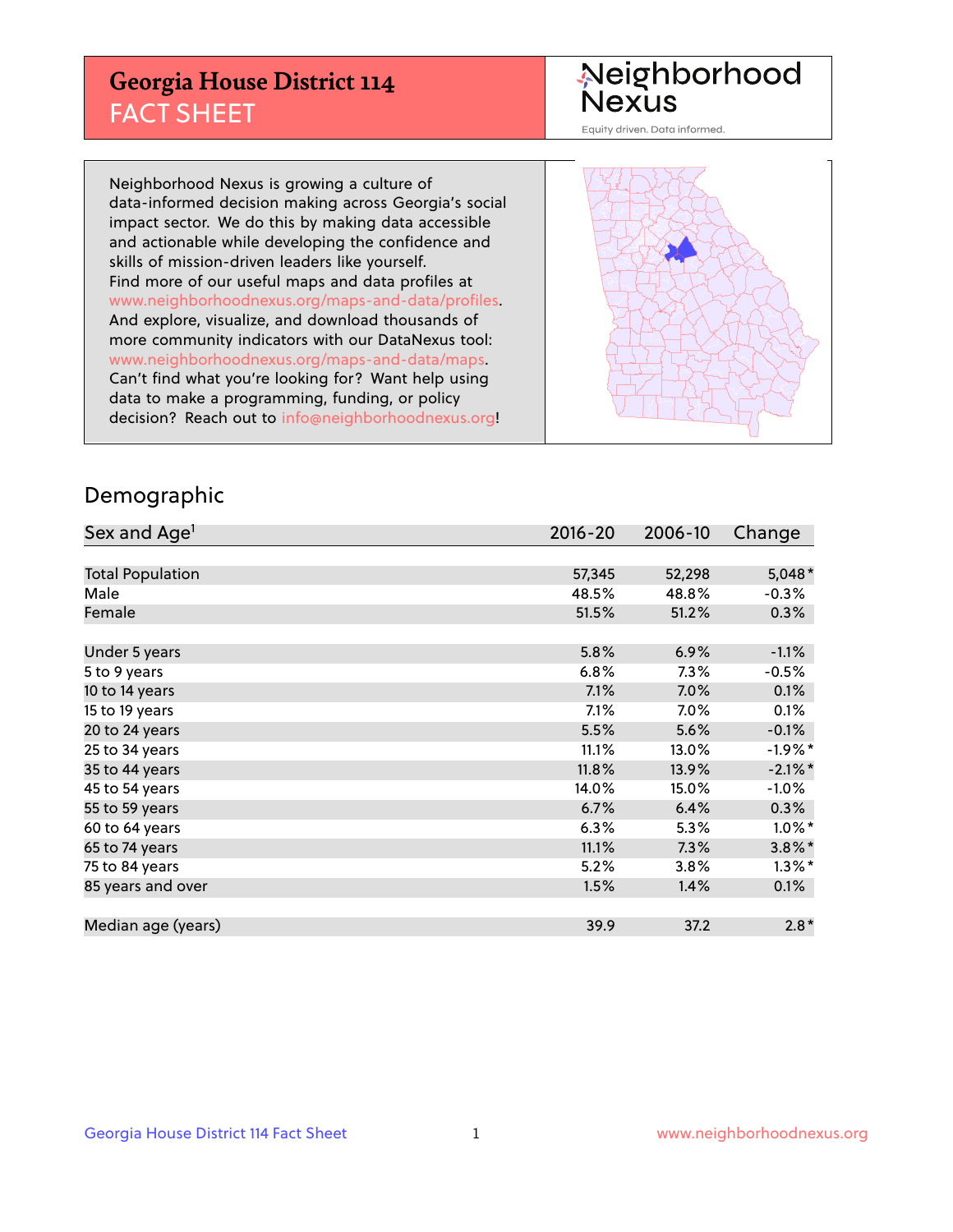## Demographic, continued...

| Race <sup>2</sup>                                            | $2016 - 20$ | 2006-10 | Change    |
|--------------------------------------------------------------|-------------|---------|-----------|
| <b>Total population</b>                                      | 57,345      | 52,298  | $5,048*$  |
| One race                                                     | 98.1%       | 98.9%   | $-0.9%$   |
| White                                                        | 72.1%       | 73.8%   | $-1.7%$   |
| <b>Black or African American</b>                             | 23.8%       | 22.8%   | 1.0%      |
| American Indian and Alaska Native                            | 0.0%        | 0.3%    | $-0.2%$   |
| Asian                                                        | 0.5%        | 0.8%    | $-0.3%$   |
| Native Hawaiian and Other Pacific Islander                   | 0.0%        | 0.0%    | 0.0%      |
| Some other race                                              | 1.7%        | 1.3%    | 0.4%      |
| Two or more races                                            | 1.9%        | 1.1%    | $0.9\%$ * |
| Race alone or in combination with other race(s) <sup>3</sup> | $2016 - 20$ | 2006-10 | Change    |
| Total population                                             | 57,345      | 52,298  | $5,048*$  |
| White                                                        | 73.7%       | 74.8%   | $-1.1%$   |
| <b>Black or African American</b>                             | 24.8%       | 23.4%   | 1.4%      |
| American Indian and Alaska Native                            | 0.6%        | 0.5%    | 0.2%      |
| Asian                                                        | 0.8%        | 1.0%    | $-0.2%$   |
| Native Hawaiian and Other Pacific Islander                   | 0.1%        | 0.0%    | 0.0%      |
| Some other race                                              | 2.1%        | 1.4%    | 0.7%      |
| Hispanic or Latino and Race <sup>4</sup>                     | $2016 - 20$ | 2006-10 | Change    |
| <b>Total population</b>                                      | 57,345      | 52,298  | $5,048*$  |
| Hispanic or Latino (of any race)                             | 3.8%        | 3.5%    | 0.3%      |
| Not Hispanic or Latino                                       | 96.2%       | 96.5%   | $-0.3%$   |
| White alone                                                  | 70.4%       | 71.8%   | $-1.5%$   |
| Black or African American alone                              | 23.3%       | 22.4%   | 0.9%      |
| American Indian and Alaska Native alone                      | 0.0%        | 0.3%    | $-0.2%$   |
| Asian alone                                                  | 0.5%        | 0.8%    | $-0.3%$   |
| Native Hawaiian and Other Pacific Islander alone             | 0.0%        | 0.0%    | 0.0%      |
| Some other race alone                                        | 0.3%        | 0.2%    | 0.2%      |
| Two or more races                                            | 1.8%        | 1.0%    | $0.7%$ *  |
| U.S. Citizenship Status <sup>5</sup>                         | $2016 - 20$ | 2006-10 | Change    |
|                                                              |             |         |           |
| Foreign-born population                                      | 1,976       | 1,869   | 107       |
| Naturalized U.S. citizen                                     | 47.1%       | 37.5%   | 9.5%      |
| Not a U.S. citizen                                           | 52.9%       | 62.5%   | $-9.5%$   |
| Citizen, Voting Age Population <sup>6</sup>                  | 2016-20     | 2006-10 | Change    |
| Citizen, 18 and over population                              | 42,645      | 37,811  | 4,834*    |
| Male                                                         | 47.9%       | 47.7%   | 0.2%      |
| Female                                                       | 52.1%       | 52.3%   | $-0.2%$   |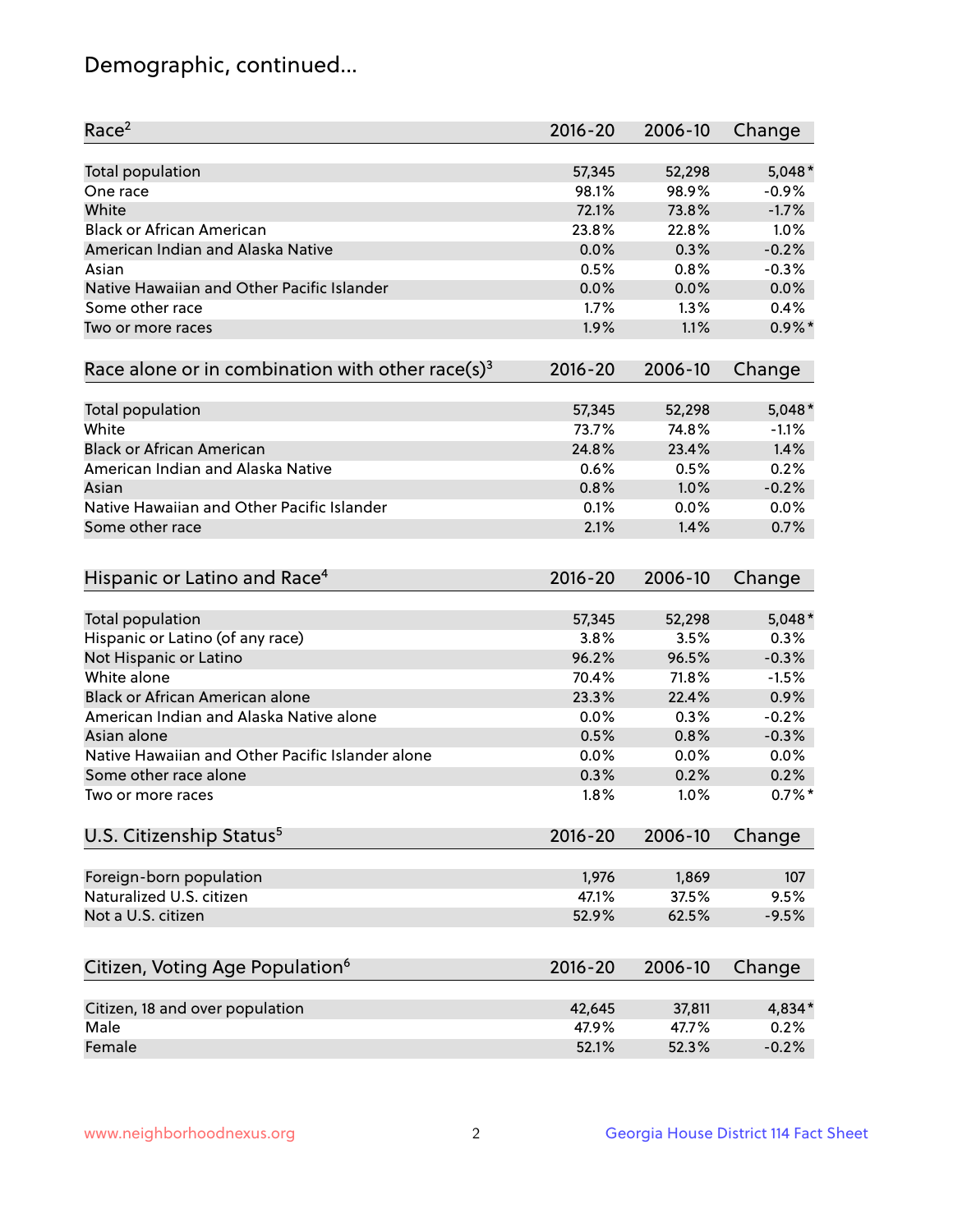#### Economic

| Income <sup>7</sup>                                 | $2016 - 20$ | 2006-10 | Change     |
|-----------------------------------------------------|-------------|---------|------------|
|                                                     |             |         |            |
| All households                                      | 20,626      | 18,483  | $2,143*$   |
| Less than \$10,000                                  | 5.0%        | 7.3%    | $-2.3\%$ * |
| \$10,000 to \$14,999                                | 2.9%        | 5.5%    | $-2.6\%$ * |
| \$15,000 to \$24,999                                | 9.0%        | 10.1%   | $-1.1%$    |
| \$25,000 to \$34,999                                | 7.9%        | 9.5%    | $-1.6%$    |
| \$35,000 to \$49,999                                | 13.1%       | 16.2%   | $-3.1\%$ * |
| \$50,000 to \$74,999                                | 19.8%       | 20.2%   | $-0.4%$    |
| \$75,000 to \$99,999                                | 15.3%       | 14.1%   | 1.2%       |
| \$100,000 to \$149,999                              | 16.3%       | 10.5%   | $5.8\%$ *  |
| \$150,000 to \$199,999                              | 6.0%        | 3.1%    | $2.8\%$ *  |
| \$200,000 or more                                   | 4.6%        | 3.4%    | $1.3\%$ *  |
| Median household income (dollars)                   | 64,659      | 51,473  | 13,185*    |
| Mean household income (dollars)                     | 81,524      | 68,173  | 13,351*    |
| With earnings                                       | 77.7%       | 82.5%   | $-4.7%$ *  |
| Mean earnings (dollars)                             | 79,108      | 65,461  | 13,647*    |
| <b>With Social Security</b>                         | 35.5%       | 29.2%   | $6.3\%$ *  |
| Mean Social Security income (dollars)               | 21,629      | 15,474  | $6,155*$   |
| With retirement income                              | 23.1%       | 18.6%   | 4.5%*      |
| Mean retirement income (dollars)                    | 29,733      | 22,307  | 7,426*     |
| With Supplemental Security Income                   | 6.1%        | 4.5%    | $1.5\%$ *  |
| Mean Supplemental Security Income (dollars)         | 10,769      | 8,550   | 2,219*     |
| With cash public assistance income                  | 2.8%        | 1.6%    | 1.2%       |
| Mean cash public assistance income (dollars)        | 1,123       | 2,952   | $-1,830$   |
| With Food Stamp/SNAP benefits in the past 12 months | 13.1%       | 11.3%   | 1.8%       |
|                                                     |             |         |            |
| Families                                            | 15,571      | 14,209  | $1,362*$   |
| Less than \$10,000                                  | 3.2%        | 5.3%    | $-2.1\%$ * |
| \$10,000 to \$14,999                                | 2.0%        | 3.3%    | $-1.3%$    |
| \$15,000 to \$24,999                                | 6.2%        | 8.7%    | $-2.5%$ *  |
| \$25,000 to \$34,999                                | 6.4%        | 8.2%    | $-1.8%$    |
| \$35,000 to \$49,999                                | 12.3%       | 15.1%   | $-2.9%$    |
| \$50,000 to \$74,999                                | 20.3%       | 22.4%   | $-2.1%$    |
| \$75,000 to \$99,999                                | 18.3%       | 16.7%   | 1.6%       |
| \$100,000 to \$149,999                              | 18.5%       | 12.5%   | $6.0\%$ *  |
| \$150,000 to \$199,999                              | 7.2%        | 3.7%    | $3.5\%$ *  |
| \$200,000 or more                                   | 5.7%        | 4.0%    | $1.7\%$ *  |
| Median family income (dollars)                      | 74,602      | 59,486  | 15,116*    |
| Mean family income (dollars)                        | 91,434      | 74,794  | 16,640*    |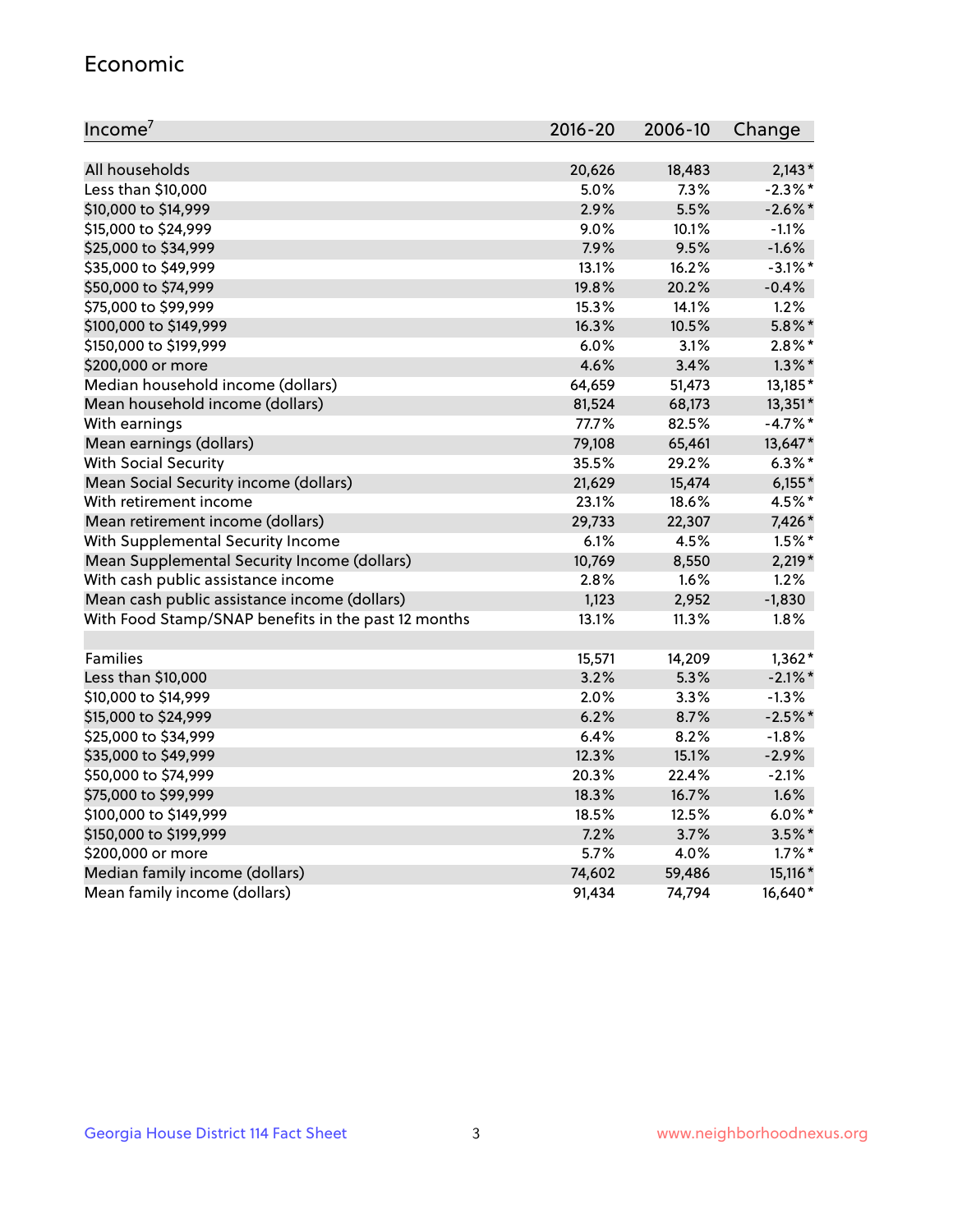## Economic, continued...

| Income, continued <sup>8</sup>                           | $2016 - 20$ | 2006-10 | Change   |
|----------------------------------------------------------|-------------|---------|----------|
|                                                          |             |         |          |
| Nonfamily households                                     | 5,055       | 4,274   | 780*     |
| Median nonfamily income (dollars)                        | 35,818      | 28,777  | 7,040*   |
| Mean nonfamily income (dollars)                          | 47,339      | 43,186  | 4,153    |
|                                                          |             |         |          |
| Median earnings for workers (dollars)                    | 34,550      | 26,957  | 7,593*   |
| Median earnings for male full-time, year-round workers   | 49,321      | 44,687  | 4,634*   |
| (dollars)                                                |             |         |          |
| Median earnings for female full-time, year-round workers | 41,843      | 31,289  | 10,554*  |
| (dollars)                                                |             |         |          |
|                                                          |             |         |          |
| Per capita income (dollars)                              | 29,962      | 24,778  | $5,184*$ |
|                                                          |             |         |          |
| Families and People Below Poverty Level <sup>9</sup>     | 2016-20     | 2006-10 | Change   |
|                                                          |             |         |          |
| <b>All families</b>                                      | 8.8%        | 10.4%   | $-1.6%$  |
| With related children under 18 years                     | 15.7%       | 15.8%   | $-0.2%$  |
| With related children under 5 years only                 | 17.9%       | 20.6%   | $-2.8%$  |
| Married couple families                                  | 5.1%        | 4.7%    | 0.3%     |
| With related children under 18 years                     | 8.0%        | 6.9%    | 1.1%     |
| With related children under 5 years only                 | 0.3%        | 9.3%    | $-9.0%$  |
| Families with female householder, no husband present     | 24.0%       | 34.6%   | $-10.6%$ |
| With related children under 18 years                     | 41.8%       | 43.0%   | $-1.2%$  |
| With related children under 5 years only                 | 65.3%       | 66.5%   | $-1.2%$  |
|                                                          |             |         |          |
| All people                                               | 12.7%       | 13.1%   | $-0.5%$  |
| Under 18 years                                           | 17.3%       | 15.9%   | 1.3%     |
| Related children under 18 years                          | 16.9%       | 15.7%   | 1.2%     |
| Related children under 5 years                           | 20.5%       | 20.3%   | 0.2%     |
| Related children 5 to 17 years                           | 15.8%       | 13.9%   | 1.8%     |
| 18 years and over                                        | 11.2%       | 12.1%   | $-0.9%$  |
| 18 to 64 years                                           | 12.5%       | 12.4%   | 0.1%     |
| 65 years and over                                        | 6.9%        | 10.5%   | $-3.7%$  |
| People in families                                       | 10.7%       | 11.0%   | $-0.3%$  |
| Unrelated individuals 15 years and over                  | 26.4%       | 28.6%   | $-2.3%$  |
|                                                          |             |         |          |
| Non-Hispanic white people                                | 10.4%       | 9.2%    | 1.2%     |
| Black or African-American people                         | 19.0%       | 25.3%   | $-6.2%$  |
| Asian people                                             | 7.2%        | 0.0%    | 7.2%     |
| Hispanic or Latino people                                | 10.1%       | 13.8%   | $-3.6%$  |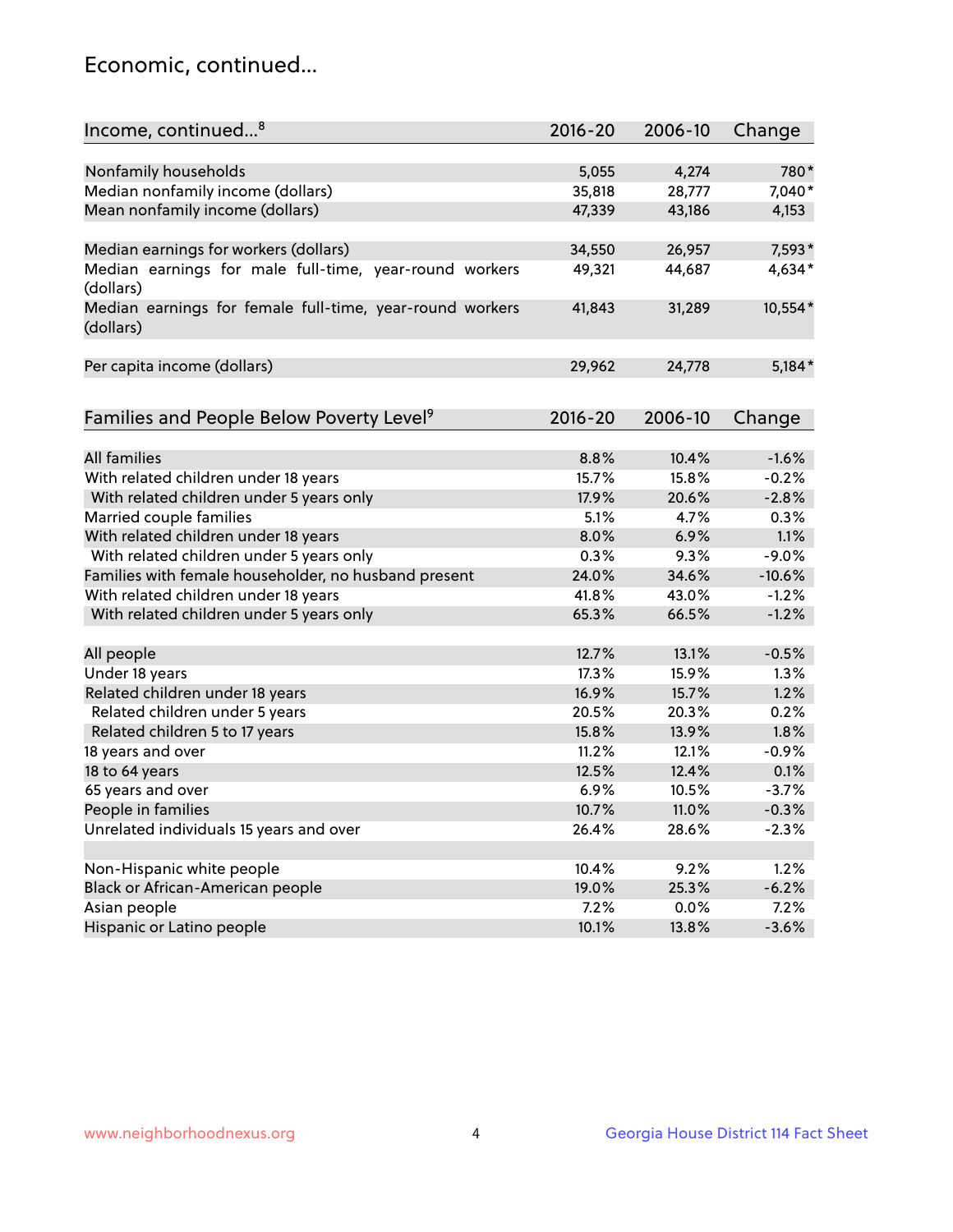## Employment

| Employment Status <sup>10</sup>                                             | $2016 - 20$ | 2006-10        | Change     |
|-----------------------------------------------------------------------------|-------------|----------------|------------|
|                                                                             |             |                |            |
| Population 16 years and over                                                | 45,309      | 40,426         | 4,883*     |
| In labor force                                                              | 60.2%       | 65.3%          | $-5.0\%$ * |
| Civilian labor force                                                        | 60.2%       | 65.2%          | $-5.0\%$ * |
| Employed                                                                    | 57.4%       | 59.1%          | $-1.6%$    |
| Unemployed                                                                  | 2.8%        | 6.2%           | $-3.4%$    |
| <b>Armed Forces</b>                                                         | 0.0%        | 0.1%           | $-0.1%$    |
| Not in labor force                                                          | 39.8%       | 34.7%          | $5.0\%$ *  |
| Civilian labor force                                                        | 27,298      |                | 925        |
|                                                                             |             | 26,373<br>9.5% |            |
| <b>Unemployment Rate</b>                                                    | 4.7%        |                | $-4.8%$    |
| Females 16 years and over                                                   | 23,714      | 20,971         | $2,743*$   |
| In labor force                                                              | 53.8%       | 58.4%          | $-4.6%$    |
| Civilian labor force                                                        | 53.8%       | 58.4%          | $-4.6%$    |
| Employed                                                                    | 51.0%       | 52.7%          | $-1.8%$    |
|                                                                             |             |                |            |
| Own children of the householder under 6 years                               | 3,981       | 4,251          | $-270$     |
| All parents in family in labor force                                        | 59.2%       | 66.9%          | $-7.7%$    |
| Own children of the householder 6 to 17 years                               | 8,919       | 8,322          | 597        |
| All parents in family in labor force                                        | 71.7%       | 71.3%          | 0.4%       |
|                                                                             |             |                |            |
| Industry <sup>11</sup>                                                      | $2016 - 20$ | 2006-10        | Change     |
|                                                                             |             |                |            |
| Civilian employed population 16 years and over                              | 26,020      | 23,877         | $2,143*$   |
| Agriculture, forestry, fishing and hunting, and mining                      | 1.9%        | 2.6%           | $-0.7%$    |
| Construction                                                                | 9.7%        | 9.9%           | $-0.2%$    |
| Manufacturing                                                               | 15.0%       | 16.2%          | $-1.2%$    |
| Wholesale trade                                                             | 2.9%        | 2.9%           | $-0.1%$    |
| Retail trade                                                                | 8.6%        | 13.5%          | $-4.9%$ *  |
| Transportation and warehousing, and utilities                               | 6.5%        | 5.9%           | 0.6%       |
| Information                                                                 | 2.0%        | 2.2%           | $-0.1%$    |
| Finance and insurance, and real estate and rental and leasing               | 4.3%        | 4.3%           | $-0.0%$    |
| Professional, scientific, and management, and administrative                | 8.7%        | 8.9%           | $-0.2%$    |
| and waste management services                                               |             |                |            |
| Educational services, and health care and social assistance                 | 20.7%       | 17.2%          | $3.5\%$ *  |
| Arts, entertainment, and recreation, and accommodation and<br>food services | 8.7%        | 6.4%           | $2.4\%$ *  |
| Other services, except public administration                                | 6.6%        | 5.5%           | 1.0%       |
| Public administration                                                       | 4.5%        | 4.5%           | $-0.0%$    |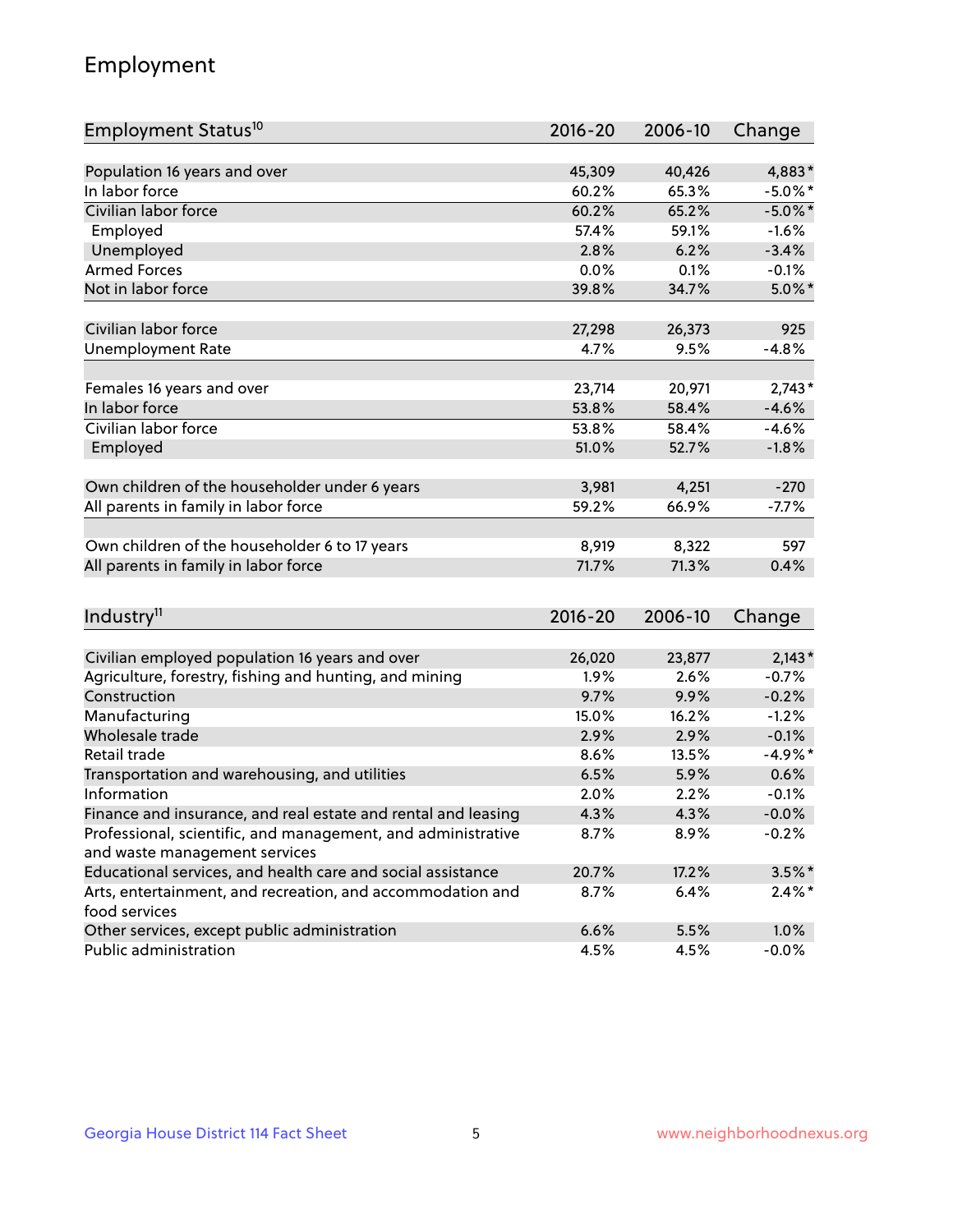## Employment, continued...

| Occupation <sup>12</sup>                                                    | $2016 - 20$ | 2006-10 | Change     |
|-----------------------------------------------------------------------------|-------------|---------|------------|
| Civilian employed population 16 years and over                              | 26,020      | 23,877  | $2,143*$   |
| Management, business, science, and arts occupations                         | 31.5%       | 29.2%   | $2.2\%$ *  |
| Service occupations                                                         | 13.9%       | 13.6%   | 0.3%       |
| Sales and office occupations                                                | 21.0%       | 25.4%   | $-4.4\%$ * |
|                                                                             |             |         | $-1.8%$    |
| Natural<br>and<br>resources,<br>construction,<br>maintenance<br>occupations | 13.8%       | 15.7%   |            |
| Production, transportation, and material moving occupations                 | 19.8%       | 16.1%   | $3.7\%$ *  |
| Class of Worker <sup>13</sup>                                               | $2016 - 20$ | 2006-10 | Change     |
|                                                                             |             |         |            |
| Civilian employed population 16 years and over                              | 26,020      | 23,877  | $2,143*$   |
| Private wage and salary workers                                             | 76.7%       | 78.0%   | $-1.3%$    |
| Government workers                                                          | 16.7%       | 14.7%   | 2.0%       |
| Self-employed in own not incorporated business workers                      | 6.4%        | 6.8%    | $-0.4%$    |
| Unpaid family workers                                                       | 0.2%        | 0.5%    | $-0.3%$    |
| Job Flows <sup>14</sup>                                                     | 2019        | 2010    | Change     |
|                                                                             |             |         |            |
| Total Jobs in district                                                      | 25,069      | 19,622  | 5,447      |
| Held by residents of district                                               | 24.3%       | 28.2%   | $-4.0%$    |
| Held by non-residents of district                                           | 75.7%       | 71.8%   | 4.0%       |
| Jobs by Industry Sector <sup>15</sup>                                       | 2019        | 2010    | Change     |
|                                                                             |             |         |            |
| Total Jobs in district                                                      | 25,069      | 19,622  | 5,447      |
| Goods Producing sectors                                                     | 28.0%       | 31.5%   | $-3.5%$    |
| Trade, Transportation, and Utilities sectors                                | 22.0%       | 15.6%   | 6.4%       |
| All Other Services sectors                                                  | 50.0%       | 52.9%   | $-2.9%$    |
| Total Jobs in district held by district residents                           | 6,083       | 5,543   | 540        |
| <b>Goods Producing sectors</b>                                              | 29.7%       | 28.4%   | 1.4%       |
| Trade, Transportation, and Utilities sectors                                | 14.9%       | 10.6%   | 4.2%       |
| All Other Services sectors                                                  | 55.4%       | 61.0%   | $-5.6%$    |
|                                                                             |             |         |            |
| Jobs by Earnings <sup>16</sup>                                              | 2019        | 2010    | Change     |
|                                                                             |             |         |            |
| Total Jobs in district                                                      | 25,069      | 19,622  | 5,447      |
| Jobs with earnings \$1250/month or less                                     | 21.8%       | 23.3%   | $-1.5%$    |
| Jobs with earnings \$1251/month to \$3333/month                             | 33.7%       | 43.4%   | $-9.7%$    |
| Jobs with earnings greater than \$3333/month                                | 44.6%       | 33.3%   | 11.3%      |
| Total Jobs in district held by district residents                           | 6,083       | 5,543   | 540        |
| Jobs with earnings \$1250/month or less                                     | 23.8%       | 26.1%   | $-2.3%$    |
| Jobs with earnings \$1251/month to \$3333/month                             | 34.0%       | 42.0%   | $-8.1%$    |
| Jobs with earnings greater than \$3333/month                                | 42.3%       | 31.9%   | 10.4%      |
|                                                                             |             |         |            |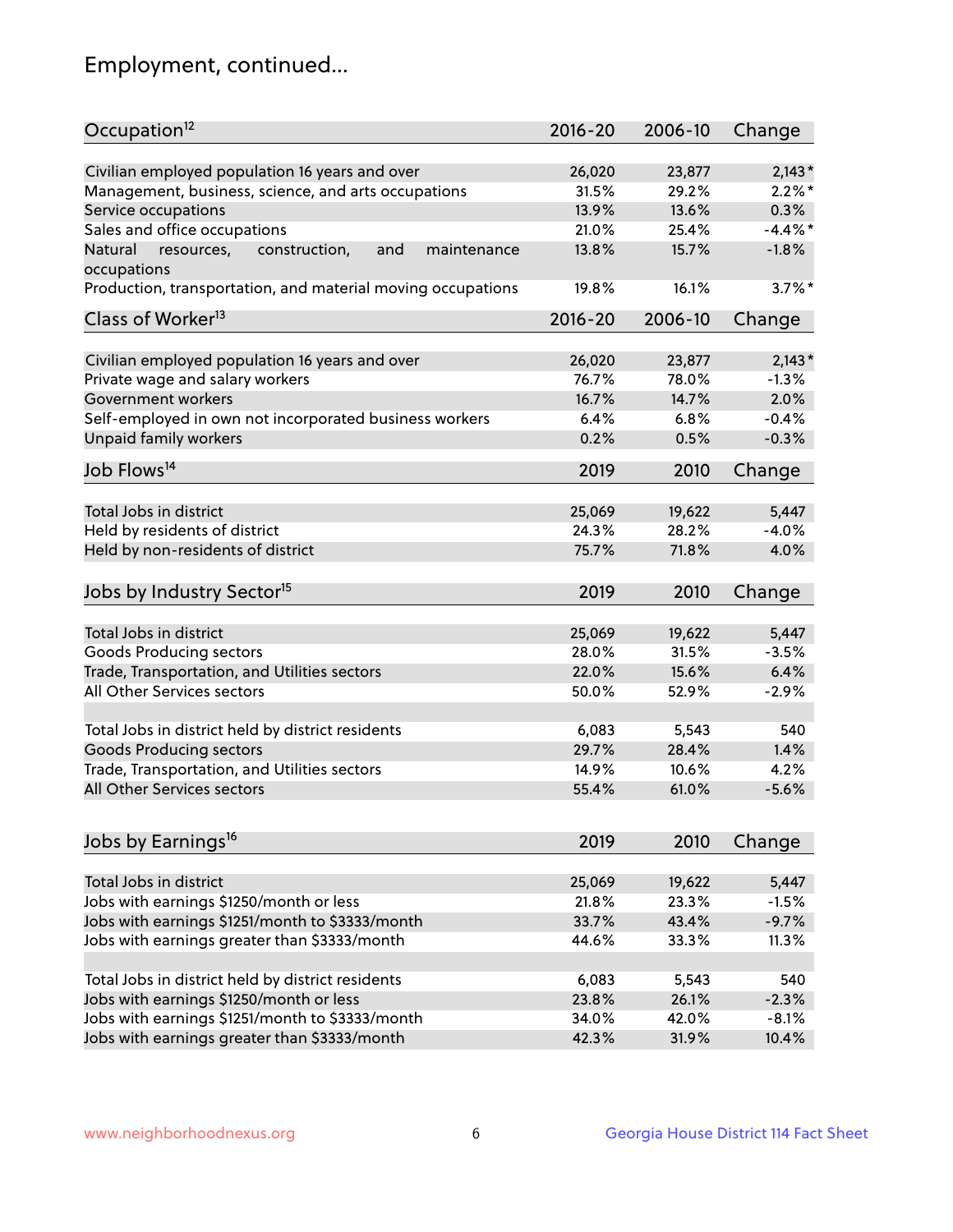## Employment, continued...

| Jobs by Age of Worker <sup>17</sup>               | 2019   | 2010   | Change  |
|---------------------------------------------------|--------|--------|---------|
|                                                   |        |        |         |
| Total Jobs in district                            | 25,069 | 19,622 | 5,447   |
| Jobs with workers age 29 or younger               | 21.8%  | 18.8%  | 3.1%    |
| Jobs with workers age 30 to 54                    | 55.6%  | 62.9%  | $-7.3%$ |
| Jobs with workers age 55 or older                 | 22.6%  | 18.3%  | 4.3%    |
|                                                   |        |        |         |
| Total Jobs in district held by district residents | 6,083  | 5.543  | 540     |
| Jobs with workers age 29 or younger               | 19.7%  | 16.0%  | 3.7%    |
| Jobs with workers age 30 to 54                    | 53.8%  | 61.9%  | $-8.1%$ |
| Jobs with workers age 55 or older                 | 26.5%  | 22.1%  | 4.4%    |
|                                                   |        |        |         |

#### Education

| School Enrollment <sup>18</sup>                | $2016 - 20$ | 2006-10 | Change     |
|------------------------------------------------|-------------|---------|------------|
|                                                |             |         |            |
| Population 3 years and over enrolled in school | 13,403      | 13,205  | 199        |
| Nursery school, preschool                      | 5.7%        | 8.2%    | $-2.5%$ *  |
| Kindergarten                                   | 5.3%        | 5.5%    | $-0.1%$    |
| Elementary school (grades 1-8)                 | 49.5%       | 45.4%   | $4.1\%$ *  |
| High school (grades 9-12)                      | 24.6%       | 21.0%   | $3.6\%$ *  |
| College or graduate school                     | 15.0%       | 20.0%   | $-5.0%$    |
| Educational Attainment <sup>19</sup>           | $2016 - 20$ | 2006-10 | Change     |
|                                                |             |         |            |
| Population 25 years and over                   | 38,842      | 34,594  | $4,248*$   |
| Less than 9th grade                            | 3.9%        | 6.1%    | $-2.2%$    |
| 9th to 12th grade, no diploma                  | 8.2%        | 14.4%   | $-6.3\%$ * |
| High school graduate (includes equivalency)    | 36.1%       | 34.8%   | $1.3\%$    |
| Some college, no degree                        | 23.3%       | 19.7%   | $3.6\%$ *  |
| Associate's degree                             | 7.2%        | 4.8%    | $2.4\%$ *  |
| Bachelor's degree                              | 12.7%       | 12.8%   | $-0.1%$    |
| Graduate or professional degree                | 8.6%        | 7.4%    | $1.3\%$    |
|                                                |             |         |            |
| Percent high school graduate or higher         | 88.0%       | 79.4%   | 8.5%*      |
| Percent bachelor's degree or higher            | 21.3%       | 20.2%   | 1.2%       |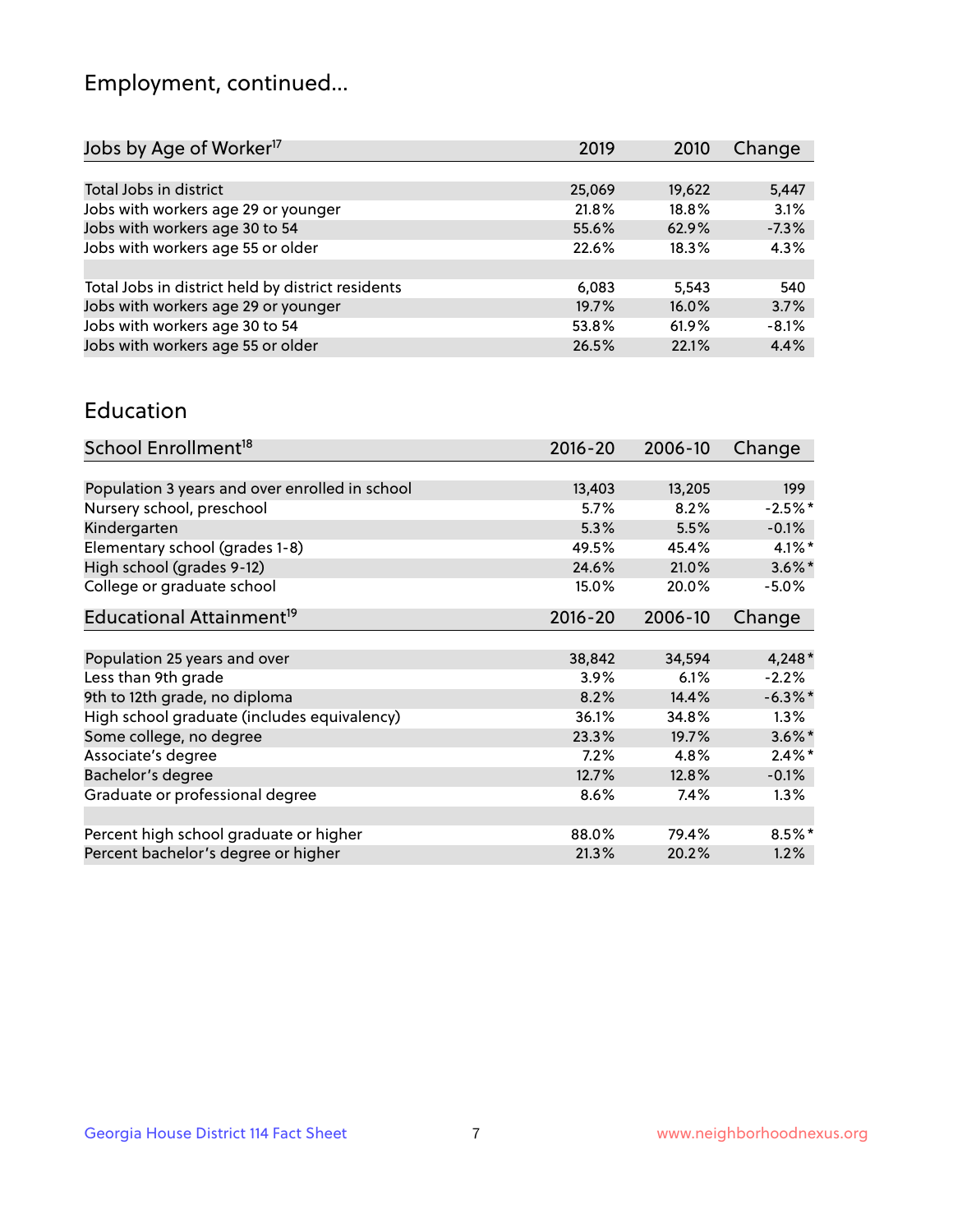## Housing

| Households by Type <sup>20</sup>                     | 2016-20 | 2006-10 | Change     |
|------------------------------------------------------|---------|---------|------------|
|                                                      |         |         |            |
| <b>Total households</b>                              | 20,626  | 18,483  | $2,143*$   |
| Family households (families)                         | 75.5%   | 76.9%   | $-1.4%$    |
| With own children under 18 years                     | 30.5%   | 35.1%   | $-4.6\%$ * |
| Married-couple family                                | 59.0%   | 57.8%   | 1.3%       |
| With own children of the householder under 18 years  | 23.3%   | 25.0%   | $-1.7%$    |
| Male householder, no wife present, family            | 3.8%    | 5.2%    | $-1.4%$    |
| With own children of the householder under 18 years  | 1.7%    | 2.4%    | $-0.7%$    |
| Female householder, no husband present, family       | 12.7%   | 13.9%   | $-1.2%$    |
| With own children of the householder under 18 years  | 5.6%    | 7.8%    | $-2.2%$    |
| Nonfamily households                                 | 24.5%   | 23.1%   | 1.4%       |
| Householder living alone                             | 20.4%   | 19.5%   | 0.9%       |
| 65 years and over                                    | 8.7%    | 6.4%    | $2.3\%$ *  |
|                                                      |         |         |            |
| Households with one or more people under 18 years    | 35.2%   | 40.4%   | $-5.1\%$ * |
| Households with one or more people 65 years and over | 34.1%   | 23.7%   | $10.4\%$ * |
|                                                      |         |         |            |
| Average household size                               | 2.73    | 2.76    | $-0.02$    |
| Average family size                                  | 3.17    | 3.15    | 0.02       |
|                                                      |         |         |            |
| Housing Occupancy <sup>21</sup>                      | 2016-20 | 2006-10 | Change     |
|                                                      |         |         |            |
| Total housing units                                  | 22,564  | 20,802  | $1,763*$   |
| Occupied housing units                               | 91.4%   | 88.9%   | $2.6\%*$   |
| Vacant housing units                                 | 8.6%    | 11.1%   | $-2.6\%$ * |
|                                                      |         |         |            |
| Homeowner vacancy rate                               | 1.8     | 3.9     | $-2.1$     |
| Rental vacancy rate                                  | 2.8     | 5.2     | $-2.4$     |
|                                                      |         |         |            |
| Units in Structure <sup>22</sup>                     | 2016-20 | 2006-10 |            |
|                                                      |         |         | Change     |
| Total housing units                                  | 22,564  | 20,802  | $1,763*$   |
| 1-unit, detached                                     | 83.2%   | 80.7%   | 2.4%       |
| 1-unit, attached                                     | 0.4%    | 0.7%    | $-0.3%$    |
| 2 units                                              | 2.4%    | 1.2%    | 1.1%       |
| 3 or 4 units                                         | 0.9%    | 1.4%    | $-0.4%$    |
| 5 to 9 units                                         | 0.3%    | 1.3%    | $-1.0%$    |
| 10 to 19 units                                       | 0.8%    | 1.0%    | $-0.2%$    |
| 20 or more units                                     | 1.1%    | 0.4%    | 0.6%       |
| Mobile home                                          | 10.9%   | 13.3%   | $-2.4\%$ * |
| Boat, RV, van, etc.                                  | 0.1%    | 0.0%    | 0.1%       |
|                                                      |         |         |            |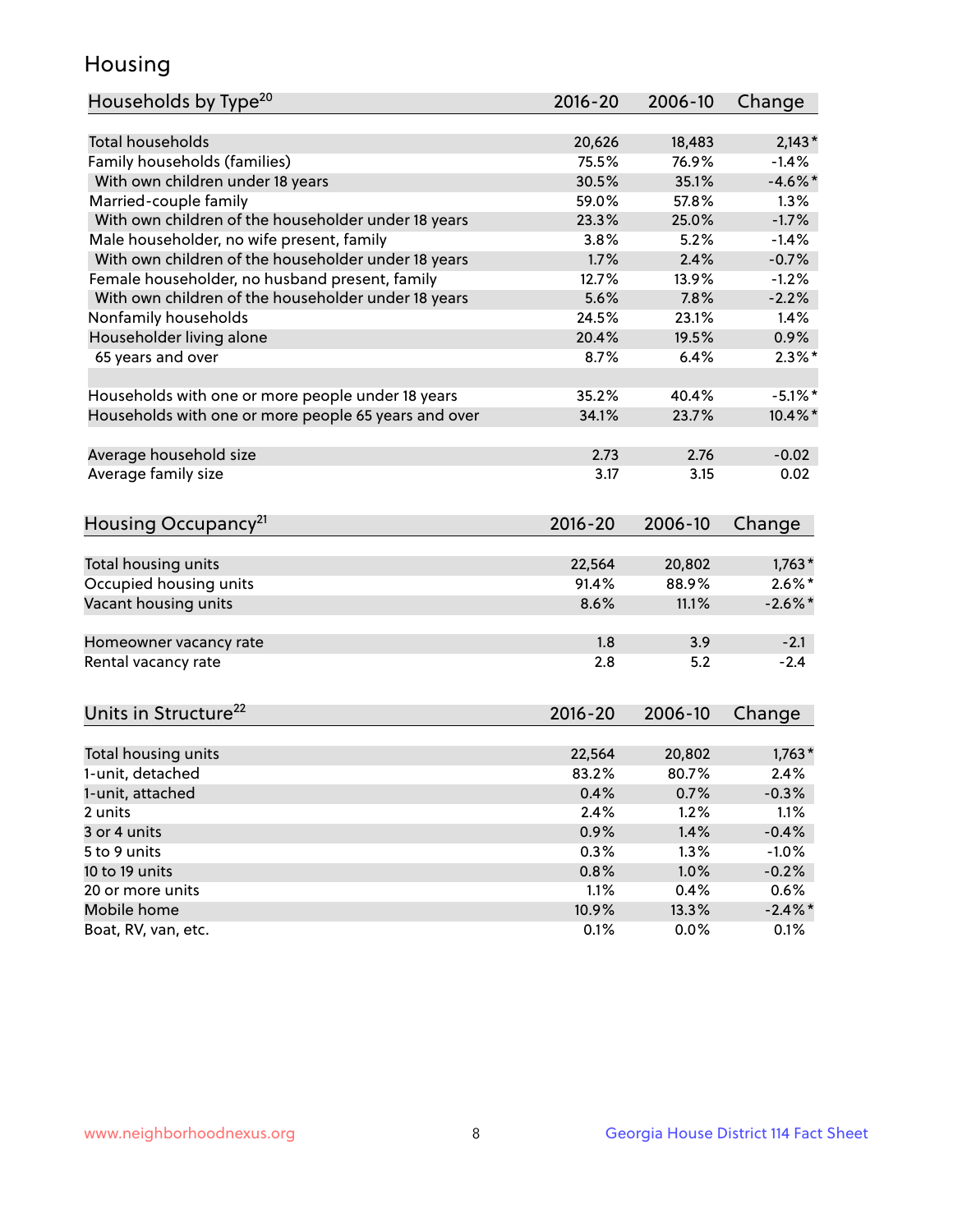## Housing, Continued...

| Year Structure Built <sup>23</sup>             | 2016-20     | 2006-10 | Change     |
|------------------------------------------------|-------------|---------|------------|
| Total housing units                            | 22,564      | 20,802  | $1,763*$   |
| Built 2014 or later                            | 2.4%        | (X)     | (X)        |
| Built 2010 to 2013                             | 3.0%        | (X)     | (X)        |
| Built 2000 to 2009                             | 29.4%       | 28.1%   | 1.3%       |
| Built 1990 to 1999                             | 18.7%       | 21.9%   | $-3.2\%$ * |
| Built 1980 to 1989                             | 14.8%       | 14.9%   | $-0.1%$    |
| Built 1970 to 1979                             | 10.9%       | 11.9%   | $-1.0%$    |
| Built 1960 to 1969                             | 8.7%        | 8.4%    | 0.2%       |
| Built 1950 to 1959                             | 4.0%        | 5.0%    | $-1.0%$    |
| Built 1940 to 1949                             | 1.5%        | 2.7%    | $-1.2%$    |
| Built 1939 or earlier                          | 6.6%        | 7.0%    | $-0.4%$    |
| Housing Tenure <sup>24</sup>                   | 2016-20     | 2006-10 | Change     |
|                                                |             |         |            |
| Occupied housing units                         | 20,626      | 18,483  | $2,143*$   |
| Owner-occupied                                 | 76.3%       | 76.6%   | $-0.3%$    |
| Renter-occupied                                | 23.7%       | 23.4%   | 0.3%       |
| Average household size of owner-occupied unit  | 2.74        | 2.73    | 0.01       |
| Average household size of renter-occupied unit | 2.71        | 2.85    | $-0.13$    |
| Residence 1 Year Ago <sup>25</sup>             | 2016-20     | 2006-10 | Change     |
| Population 1 year and over                     | 56,749      | 51,572  | 5,176 *    |
| Same house                                     | 89.1%       | 85.9%   | $3.1\%$ *  |
| Different house in the U.S.                    | 10.4%       | 13.6%   | $-3.3\%$ * |
| Same county                                    | 4.2%        | 6.2%    | $-2.0\%$ * |
| Different county                               | 6.2%        | 7.5%    | $-1.3%$    |
| Same state                                     | 4.4%        | 6.1%    | $-1.7%$    |
| Different state                                | 1.8%        | 1.3%    | 0.4%       |
| Abroad                                         | 0.6%        | 0.4%    | 0.1%       |
| Value of Housing Unit <sup>26</sup>            | $2016 - 20$ | 2006-10 | Change     |
|                                                |             |         |            |
| Owner-occupied units                           | 15,730      | 14,151  | $1,579*$   |
| Less than \$50,000                             | 6.3%        | 5.0%    | 1.2%       |
| \$50,000 to \$99,999                           | 10.9%       | 17.0%   | $-6.0\%$ * |
| \$100,000 to \$149,999                         | 15.3%       | 23.6%   | $-8.3\%$ * |
| \$150,000 to \$199,999                         | 17.9%       | 17.9%   | $0.0\%$    |
| \$200,000 to \$299,999                         | 24.9%       | 16.8%   | $8.1\%$ *  |
| \$300,000 to \$499,999                         | 18.4%       | 14.4%   | $3.9\%$ *  |
| \$500,000 to \$999,999                         | 4.2%        | 4.1%    | 0.1%       |
| \$1,000,000 or more                            | 2.1%        | 1.2%    | 0.9%       |
| Median (dollars)                               | 198,485     | 159,424 | 39,061*    |
| Mortgage Status <sup>27</sup>                  | $2016 - 20$ | 2006-10 | Change     |
| Owner-occupied units                           | 15,730      | 14,151  | $1,579*$   |
| Housing units with a mortgage                  | 62.1%       | 71.1%   | $-9.0\%$ * |
| Housing units without a mortgage               | 37.9%       | 28.9%   | $9.0\%$ *  |
|                                                |             |         |            |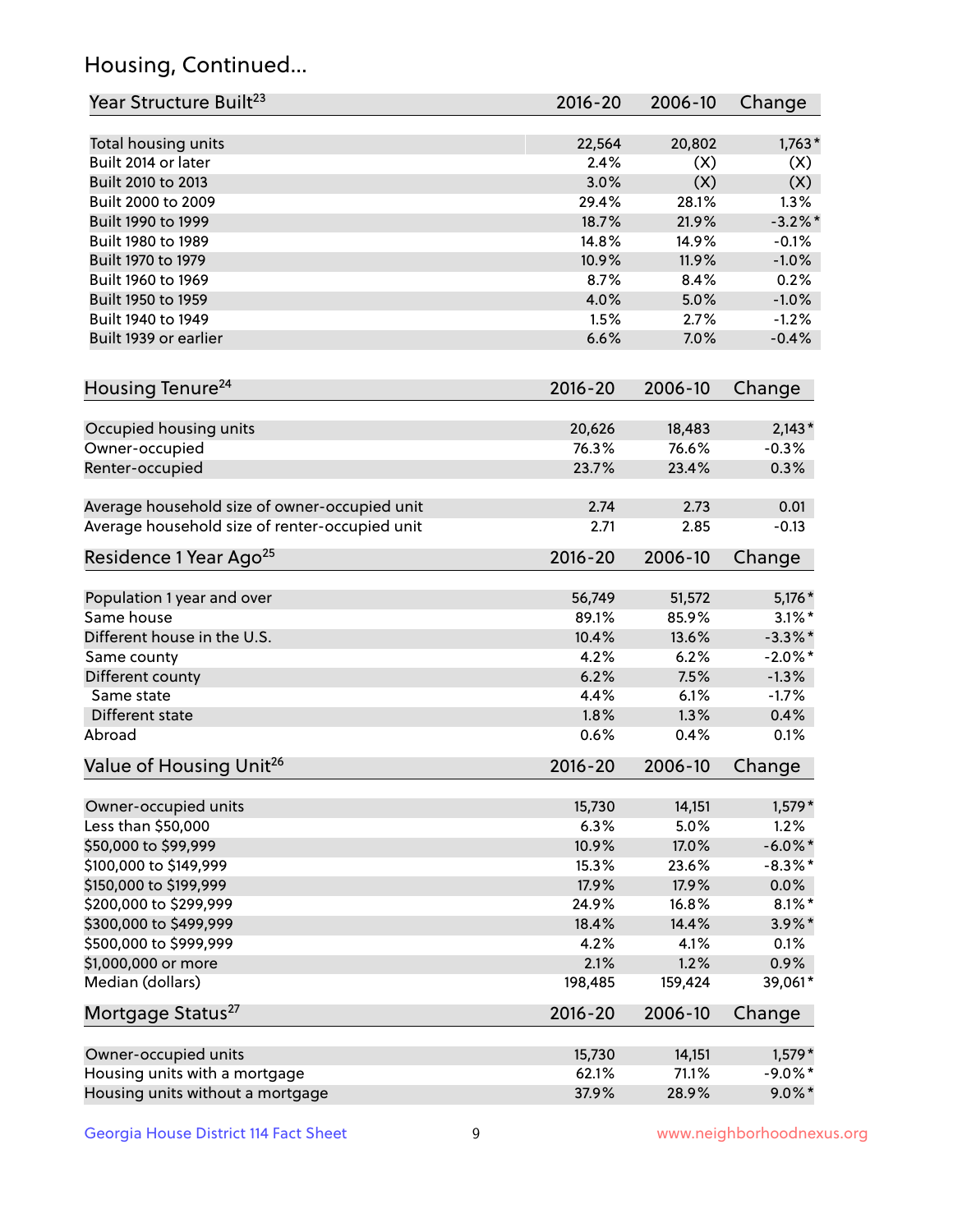## Housing, Continued...

| Selected Monthly Owner Costs <sup>28</sup>                                            | $2016 - 20$ | 2006-10 | Change     |
|---------------------------------------------------------------------------------------|-------------|---------|------------|
| Housing units with a mortgage                                                         | 9,775       | 10,061  | $-286$     |
| Less than \$300                                                                       | 0.0%        | 0.2%    | $-0.2%$    |
| \$300 to \$499                                                                        | 1.3%        | 1.5%    | $-0.2%$    |
| \$500 to \$999                                                                        | 19.8%       | 24.4%   | $-4.6%$    |
| \$1,000 to \$1,499                                                                    | 37.2%       | 37.2%   | $-0.0\%$   |
| \$1,500 to \$1,999                                                                    | 24.7%       | 17.7%   | $7.0\%$ *  |
| \$2,000 to \$2,999                                                                    | 13.6%       | 15.7%   | $-2.1%$    |
| \$3,000 or more                                                                       | 3.3%        | 3.2%    | 0.1%       |
| Median (dollars)                                                                      | 1,389       | 1,270   | 119*       |
| Housing units without a mortgage                                                      | 5,955       | 4,091   | $1,864*$   |
| Less than \$150                                                                       | 4.7%        | 2.0%    | 2.6%       |
| \$150 to \$249                                                                        | 12.1%       | 18.5%   | $-6.3%$    |
| \$250 to \$349                                                                        | 11.8%       | 26.3%   | $-14.5%$ * |
| \$350 to \$499                                                                        | 27.1%       | 28.3%   | $-1.1%$    |
| \$500 to \$699                                                                        | 27.2%       | 16.6%   | 10.5%*     |
| \$700 or more                                                                         | 17.1%       | 8.3%    | $8.8\%$ *  |
| Median (dollars)                                                                      | 470         | 364     | $105*$     |
| Selected Monthly Owner Costs as a Percentage of<br>Household Income <sup>29</sup>     | $2016 - 20$ | 2006-10 | Change     |
| Housing units with a mortgage (excluding units where<br>SMOCAPI cannot be computed)   | 9,718       | 10,044  | $-326$     |
| Less than 20.0 percent                                                                | 48.0%       | 35.3%   | 12.7%*     |
| 20.0 to 24.9 percent                                                                  | 18.3%       | 15.3%   | 3.1%       |
| 25.0 to 29.9 percent                                                                  | 8.7%        | 15.2%   | $-6.5%$ *  |
| 30.0 to 34.9 percent                                                                  | 5.2%        | 8.6%    | $-3.4\%$ * |
| 35.0 percent or more                                                                  | 19.8%       | 25.5%   | $-5.7\%$ * |
| Not computed                                                                          | 57          | 16      | 41         |
| Housing unit without a mortgage (excluding units where<br>SMOCAPI cannot be computed) | 5,829       | 4,020   | 1,809*     |
| Less than 10.0 percent                                                                | 53.7%       | 44.9%   | 8.8%       |
| 10.0 to 14.9 percent                                                                  | 18.2%       | 20.8%   | $-2.6\%$ * |
| 15.0 to 19.9 percent                                                                  | 11.6%       | 10.1%   | 1.5%       |
| 20.0 to 24.9 percent                                                                  | 4.7%        | 6.3%    | $-1.6%$    |
| 25.0 to 29.9 percent                                                                  | 3.6%        | 3.9%    | $-0.3%$    |
| 30.0 to 34.9 percent                                                                  | 1.4%        | 2.2%    | $-0.8%$    |
| 35.0 percent or more                                                                  | 6.7%        | 11.8%   | $-5.1%$    |
| Not computed                                                                          | 127         | 71      | 56         |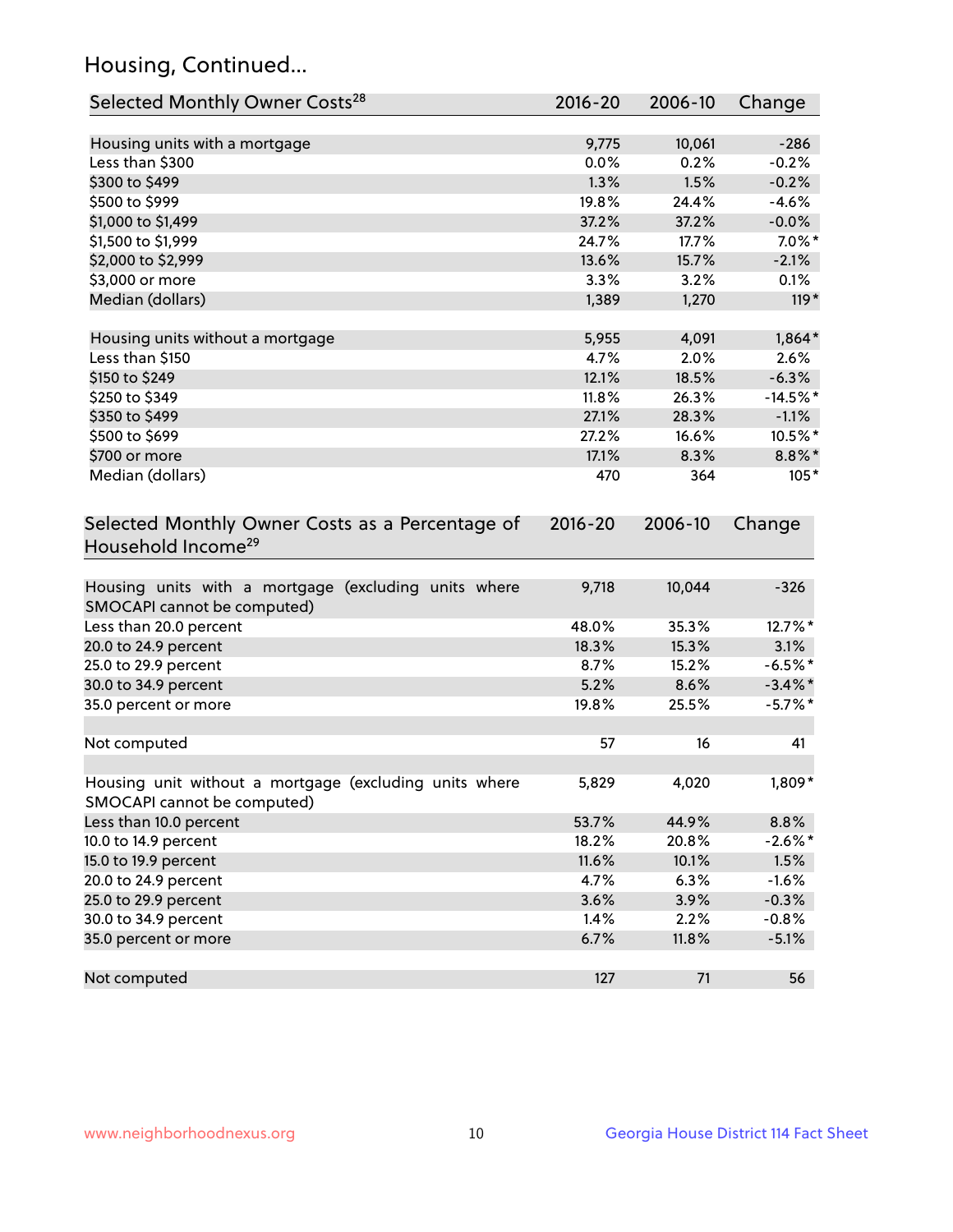## Housing, Continued...

| Gross Rent <sup>30</sup>   | 2016-20 | 2006-10 | Change   |
|----------------------------|---------|---------|----------|
|                            |         |         |          |
| Occupied units paying rent | 4,433   | 3,864   | 569      |
| Less than \$200            | 1.6%    | 1.9%    | $-0.2%$  |
| \$200 to \$499             | 6.4%    | 11.1%   | $-4.7%$  |
| \$500 to \$749             | 24.6%   | 27.3%   | $-2.7%$  |
| \$750 to \$999             | 24.4%   | 34.9%   | $-10.5%$ |
| \$1,000 to \$1,499         | 35.4%   | 21.0%   | 14.4%*   |
| \$1,500 to \$1,999         | 5.8%    | 3.6%    | 2.2%     |
| \$2,000 or more            | $1.8\%$ | 0.2%    | 1.6%     |
| Median (dollars)           | 949     | 929     | 20       |
|                            |         |         |          |
| No rent paid               | 463     | 468     | -5       |
|                            |         |         |          |

| Gross Rent as a Percentage of Household Income <sup>31</sup>                   | $2016 - 20$ | 2006-10 | Change  |
|--------------------------------------------------------------------------------|-------------|---------|---------|
|                                                                                |             |         |         |
| Occupied units paying rent (excluding units where GRAPI<br>cannot be computed) | 4,362       | 3,781   | 581     |
| Less than 15.0 percent                                                         | 19.9%       | 9.6%    | 10.3%   |
| 15.0 to 19.9 percent                                                           | 12.0%       | 11.1%   | 0.9%    |
| 20.0 to 24.9 percent                                                           | $11.3\%$    | 13.1%   | $-1.8%$ |
| 25.0 to 29.9 percent                                                           | 9.8%        | 13.3%   | $-3.5%$ |
| 30.0 to 34.9 percent                                                           | 5.6%        | $6.0\%$ | $-0.5%$ |
| 35.0 percent or more                                                           | 41.4%       | 46.9%   | $-5.5%$ |
|                                                                                |             |         |         |
| Not computed                                                                   | 534         | 551     | $-17$   |

## Transportation

| Commuting to Work <sup>32</sup>           | 2016-20 | 2006-10 | Change     |
|-------------------------------------------|---------|---------|------------|
|                                           |         |         |            |
| Workers 16 years and over                 | 25,561  | 23,576  | 1,985*     |
| Car, truck, or van - drove alone          | 79.3%   | 81.6%   | $-2.3\%$ * |
| Car, truck, or van - carpooled            | 8.9%    | 11.5%   | $-2.6\%$ * |
| Public transportation (excluding taxicab) | 0.3%    | 0.6%    | $-0.3%$    |
| Walked                                    | 1.7%    | 2.1%    | $-0.4%$    |
| Other means                               | 2.2%    | $1.6\%$ | 0.6%       |
| Worked at home                            | 7.6%    | 2.6%    | $5.0\%$ *  |
|                                           |         |         |            |
| Mean travel time to work (minutes)        | 29.6    | 28.9    | $0.7*$     |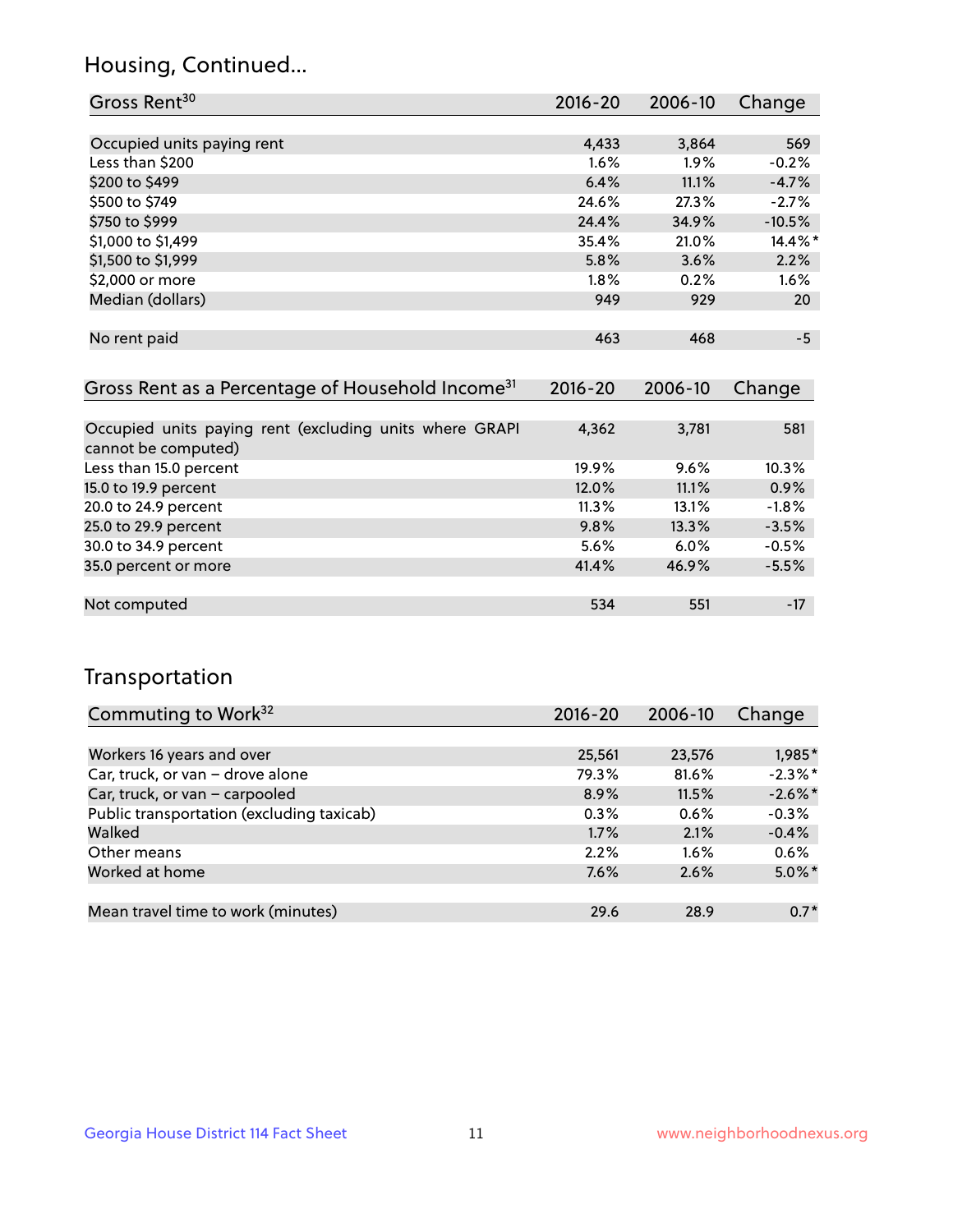## Transportation, Continued...

| Vehicles Available <sup>33</sup> | 2016-20 | 2006-10 | Change     |
|----------------------------------|---------|---------|------------|
|                                  |         |         |            |
| Occupied housing units           | 20,626  | 18,483  | $2,143*$   |
| No vehicles available            | 4.7%    | 3.6%    | 1.1%       |
| 1 vehicle available              | 19.7%   | 27.5%   | $-7.8\%$ * |
| 2 vehicles available             | 41.9%   | 39.5%   | 2.4%       |
| 3 or more vehicles available     | 33.6%   | 29.3%   | 4.3%       |

#### Health

| Health Insurance coverage <sup>34</sup>                 | 2016-20 |
|---------------------------------------------------------|---------|
|                                                         |         |
| Civilian Noninstitutionalized Population                | 56,658  |
| With health insurance coverage                          | 86.8%   |
| With private health insurance coverage                  | 64.3%   |
| With public health coverage                             | 35.4%   |
| No health insurance coverage                            | 13.2%   |
| Civilian Noninstitutionalized Population Under 19 years | 14,582  |
| No health insurance coverage                            | 9.0%    |
| Civilian Noninstitutionalized Population 19 to 64 years | 32,096  |
| In labor force:                                         | 24,391  |
| Employed:                                               | 23,268  |
| With health insurance coverage                          | 84.6%   |
| With private health insurance coverage                  | 81.4%   |
| With public coverage                                    | 7.4%    |
| No health insurance coverage                            | 15.4%   |
| Unemployed:                                             | 1,123   |
| With health insurance coverage                          | 65.8%   |
| With private health insurance coverage                  | 51.3%   |
| With public coverage                                    | 20.7%   |
| No health insurance coverage                            | 34.2%   |
| Not in labor force:                                     | 7,705   |
| With health insurance coverage                          | 72.1%   |
| With private health insurance coverage                  | 44.5%   |
| With public coverage                                    | 33.6%   |
| No health insurance coverage                            | 27.9%   |